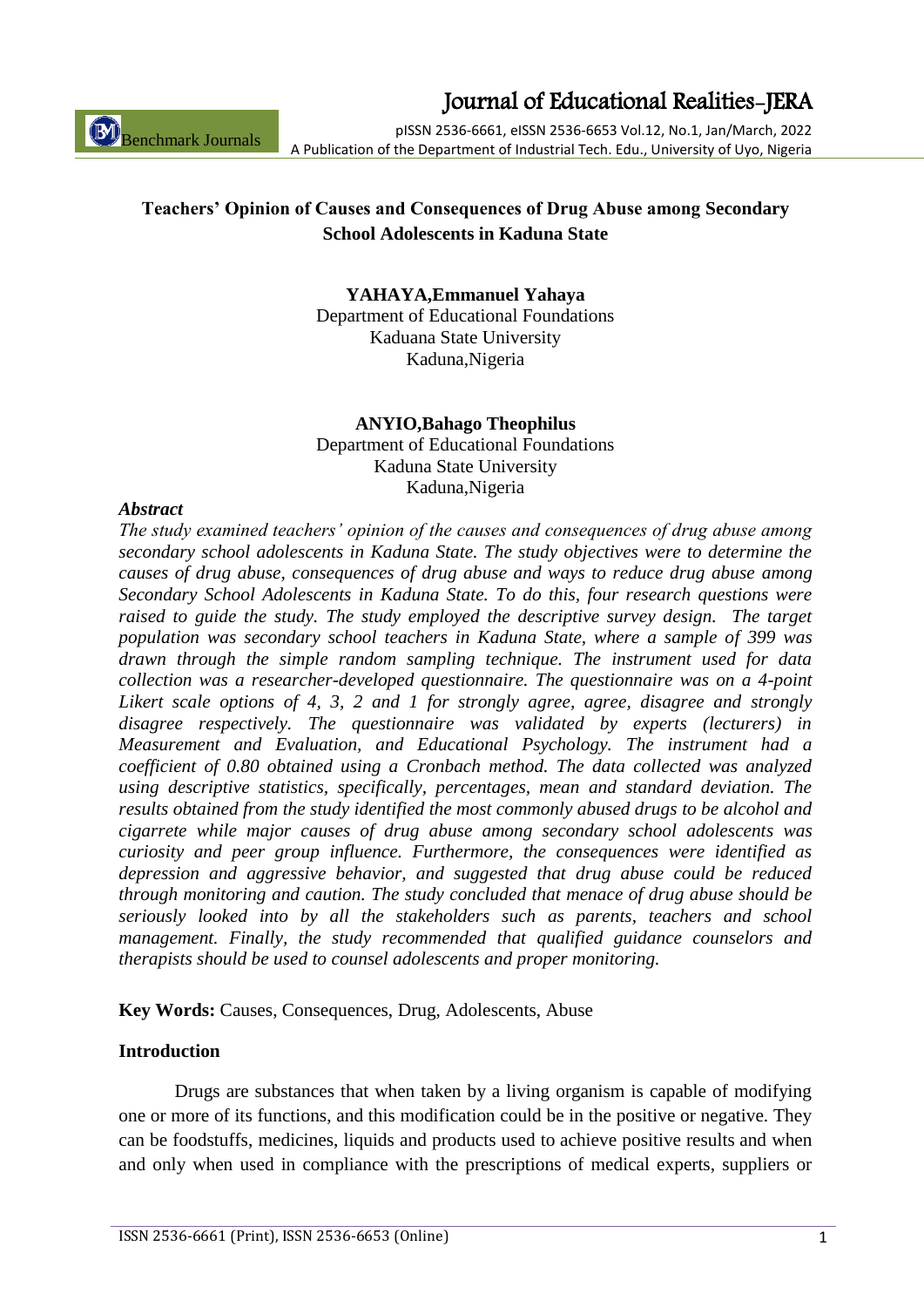# Benchmark Journals

pISSN 2536-6661, eISSN 2536-6653 Vol.12, No.1, Jan/March, 2022 A Publication of the Department of Industrial Tech. Edu., University of Uyo, Nigeria

retailers or when used in line with the ethical standards. Tobacco, alcohol, stimulants such as cocaine, opium, sedation and soothing are a number of types of medications. For Ezeh (2005) drugs mean anything that affects the metabolism of the body and creates momentary agitation and changes in behaviour.

Drugs are legally and illegally or unlawfully classed. Any legal medicines such as vaccines, vitamins, antacids or analgesics are used for medicinal purposes and such medications are not dangerous to the body if they are not violated. Illegal medications, often called hard drugs, refer to such medicines used to relieve tension or enjoyment. To Ezeh (2005), these usually abused medicinal products are of some interest to parents because their effects have a negative impact on people, their families and culture as a whole. The term drug abuse refers to indiscriminate use of substance which is capable of modifying the chemistry and functions of the body. Okorodudu (2006) opined that drug abuse depicts the persistent or sporadic or excessive use of drug which is inconsistent with the acceptable medical practice. For example, self-administration of any quantity of drug or taking it without medical prescription is known as drug abuse (Egbuke, 1998).

The drugs that are commonly abused are: narcotics or depressants such as morphin, heroin, codeine, pethidine, methadone and marijuana (Indian hemp). It has been noted that "the most abused drugs are those which bring about behavioural changes. They are grouped into four (4) major groups based on their effects. They are stimulants, marijuana (cannabis), depressants (downers) and Hallucinogens (psychedelics). Another group of drugs that are commonly abused in the society are the sedatives often used to induce sleep. Such group of drugs include tranquillizers (Valium) barbiturates, alcohol and nicotine (Okorodudu 2006). Other drugs commonly abused by the adolescents are the stimulants which produce alertness. The drugs that stimulate the Central Nervous System (CNS) include cocaine and the amphetamines such as dexamphetamine. Drug abuse is therefore when somebody decides to take drugs that are not prescribed by a medical personnel and also engages in narcotics or depressants and alcohol due to one reason or the other.

Drug abuse is an unnecessary or misuse of illegal or permissible substances (Nwadinobi, 2004). Drug abuse may also be considered illicit drug use for reasons other than social or medicinal uses such as Indian opium, meth, cocaine, tobacco and alcohol. Drug addiction is one of the most severe abnormal behaviors among young people today, including adolescents (Oyakilome, 1990; Kaltung, 1997). Drug misuse can have a negative impact on users and culture. It can lead to crime, immorality, school drops, disguise, misery, suicide and sexual assault. Medicines are characterized by the chemical of physical component or existence to be any material other than foods that modify the structure or function of the living organism (Nwadinobi, 2004).

A number of studies have been conducted with respect to drug abuse. For example, Effiom, Ejue and Effiong (2005) carried out a study on the prevalence and types of drugs and substance abuse as expressed by youths in Calabar. The subjects (2,500) were drawn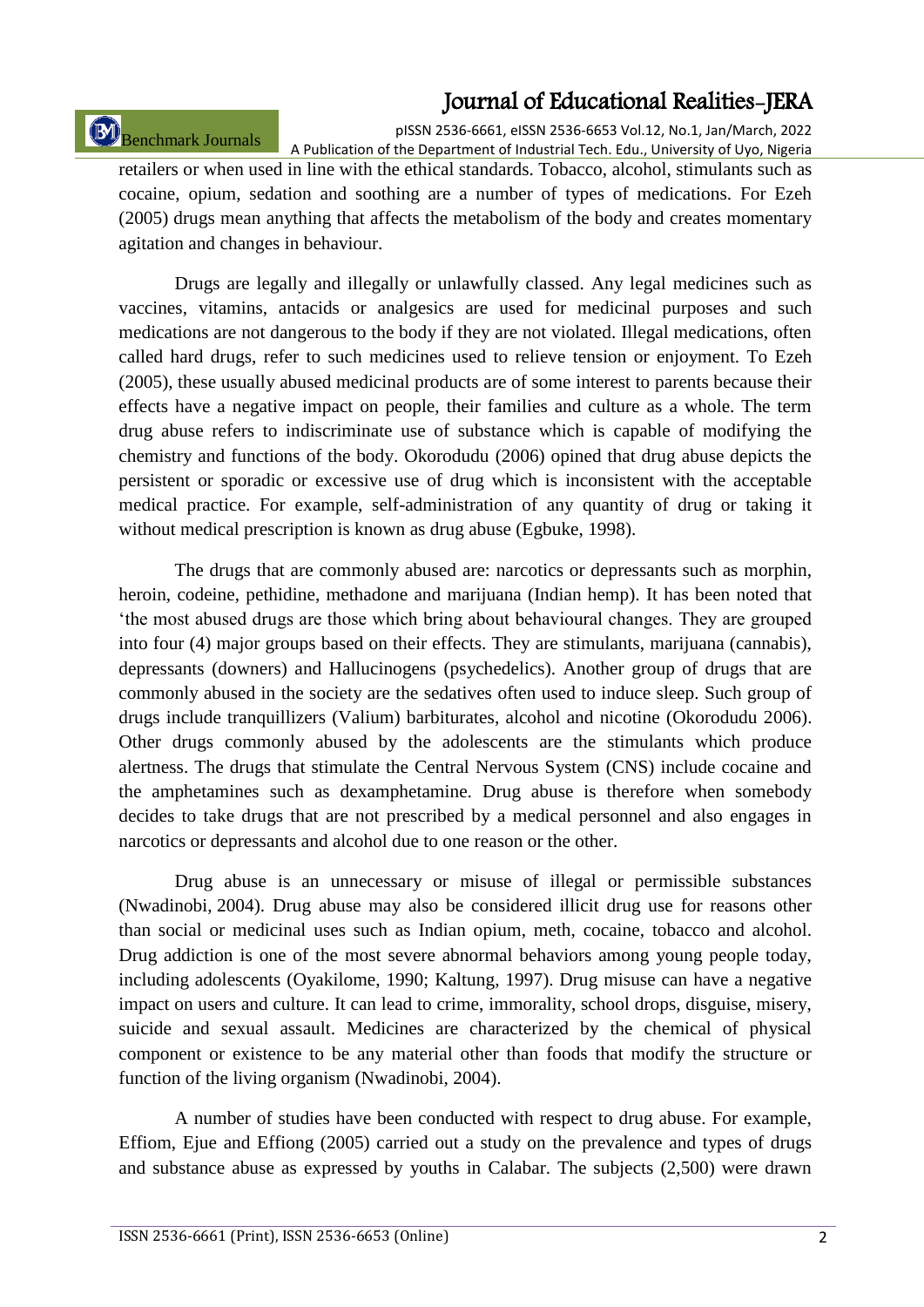# Benchmark Journals

pISSN 2536-6661, eISSN 2536-6653 Vol.12, No.1, Jan/March, 2022 A Publication of the Department of Industrial Tech. Edu., University of Uyo, Nigeria

from 15 post primary schools in Calabar through stratified random sampling. A questionnaire on drug types and rate of use was constructed and used for the study. Data analysis was done using t-test and the result revealed significantly high-value for kolanut, coffee, beer, palm wine, local gin, and factory gin. It was revealed also that the above drugs and substances were the most used and abused while snuffs and marijuana were the least abused substances.

In another study carried out by Nwadinobi (2004) on psychopathological Manifestations of Secondary School drug abuses. The study population comprised of 100 students drawn from Onitsha Education Zone of Anambra State through random sampling technique. A questionnaire was used for data collection and data was analyzed using mean score. Results of the analysis showed that drugs being used by students are analgesics, hormonal drugs, antibiotics, stimulants, depressants, hard drugs, alcohol, antacid, cigarette, anti-malaria and arthritics. Also the result revealed that they manifest psychopathological behaviour such as mischief, anxiety, aggression, withdrawn attitude, stubbornness, noncompliance to school work, examination malpractice, truancy, fighting, stealing and bullying due to their drug abuse

Again a descriptive survey study on family, peer and gender influences on substance abuse among secondary school students in Thika district Nairobi, Kenya was carried out by Maduakonam and Mungai (2006). In that study they attempted to find out the extent parental, peer and gender influences can contribute to substance abuse among secondary school students. The sample consist 332 form four students made up of 166 males and 166 females. Mean, percentages, ranking and standard deviation were used to answer the research questions while t-test analysis was used to test the hypotheses. The results revealed that: (1) There is significant difference between family and peer influences as factors that contribute to substance abuse among secondary school students in Thika district. (2) That gender does not significantly influence the risk of adolescents engaging is substance abuse.

#### **Statement of the Problem**

Many sudden and chaotic developments in contemporary life have brought teenagers face to face with challenges and choices, and circumstances under which adolescents and their parents have little or no influence and which have made growing up very different from those of ancient times. Oniyama and Oniyama (2001) posit that Nigerian youth are suffering from social, emotional and psychological problems due to parents and caregivers for neglect combined with their unfitness for freedom. The inability of parents or guardians to adapt into the world of teens makes them depressed, sad, and ultimately develop inappropriate behaviors that create trouble for themselves and the wider community. In adolescence, youth rely on their parents for lack of experience and submissiveness, while parents defend and guide them, but as they reach puberty, these roles shift. Adolescents seek individuality, try to assert their independence while parents on the other hand resist the latter's autonomy. The struggle between parents and adolescents for these changes often leads to disobedience,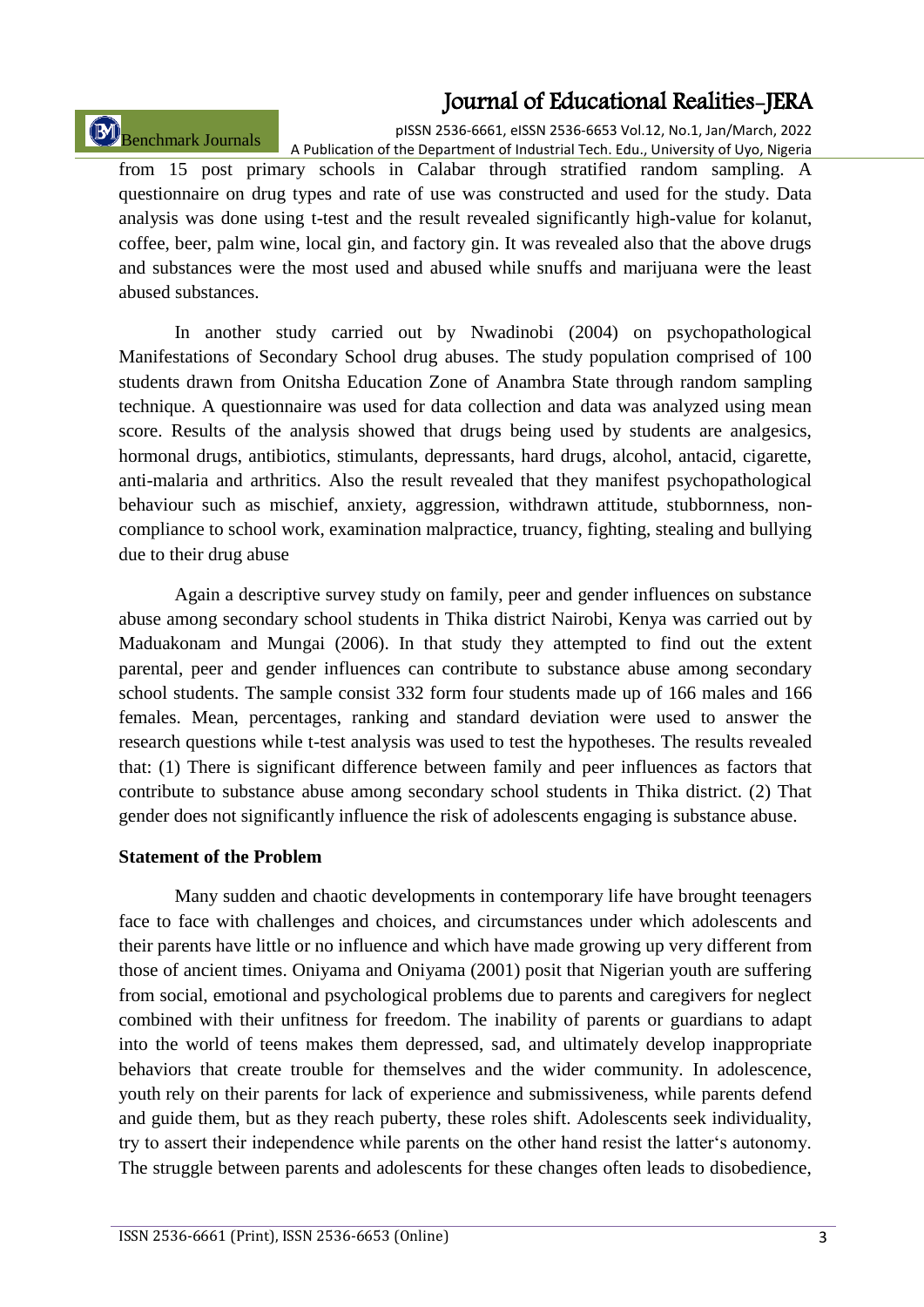# Benchmark Journals

pISSN 2536-6661, eISSN 2536-6653 Vol.12, No.1, Jan/March, 2022 A Publication of the Department of Industrial Tech. Edu., University of Uyo, Nigeria

arguments, conflicts and rebellion on the part of the adolescents especially when they are forcefully brought under adult control (Onuorah, 2001).

According to Agulanna (2012), Nigerian students with behavioral disorder indulge in drug abuse that degenerate into activities such as violence, peer violence, battling, harassing or abusing others, rioting, robbery, cheating, drug misuse, rape, smoking, lateness, breach of rules and regulations, vandalization of school property, among other items. It has also been documented that the incidence of conduct disorder among Nigerian teenagers has risen over the last three years in terms of the level of reported delinquent crimes and the number of adolescents involved.

### **Objectives of the Study**

The aim of the study was to examine the opinion of teachers regarding the causes and consequences of drug abuse among secondary school adolescents in Kaduna state. Specifically, the study sought to:

- i. identify the most commonly abused drugs among secondary school adolescents in Kaduna state
- ii. find out the causes of drug abuse among secondary school adolescents in Kaduna State.
- iii. examine the consequences of drug abuse among secondary school adolescents in Kaduna State.
- **iv.** suggest ways to reduce drug abuse among secondary school adolescents in Kaduna State.

#### **Research Questions**

The following research questions were raised to guide the study:

- 1. What are the most commonly abused drugs among secondary school adolescents in Kaduna state?
- 2. What are the causes of drug abuse among secondary school adolescents in Kaduna state?
- 3. What are the consequences of drug abuse among secondary school adolescents in Kaduna state?
- **4.** In what ways can drug abuse be reduced among secondary school adolescents in Kaduna state?

### **Methodology**

The study adopted the descriptive survey design. Descriptive survey research design is an investigative method, framework and technique that involves a systematic attempt to describe the characteristics of a population of interest in a factual form. The descriptive survey was considered appropriate as it sought the opinion of teachers on the causes and consequences of drug abuse among secondary school adolescents. The population consisted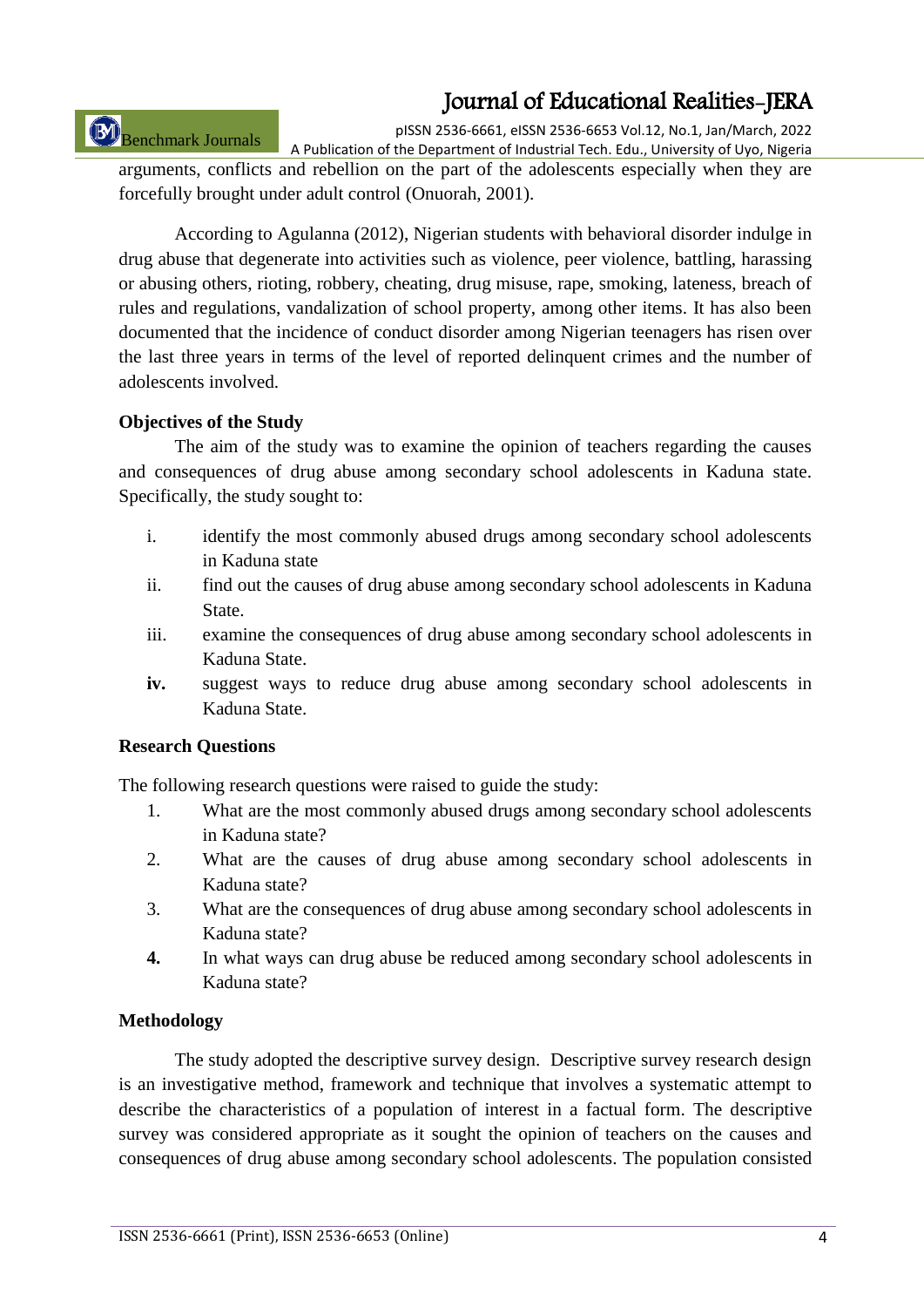Benchmark Journals

pISSN 2536-6661, eISSN 2536-6653 Vol.12, No.1, Jan/March, 2022 A Publication of the Department of Industrial Tech. Edu., University of Uyo, Nigeria

of secondary school teachers in Kaduna State, while the sample was 399 selected through the simple random sampling technique.

The study used a researcher-developed questionnaire as instrument for the collection of data. The questionnaire consisted of two parts: A and B. Part A of the instrument focused on the demographic characteristics of the respondents. Whereas, the B part of the instrument had items on common drugs abused, causes, consequences and ways to reduce drug abuse among secondary school adolescents. The items in the second part of the questionnaire were on a 4-point Likert scale of Strongly Agree (SA) as 4, Agree (A) as 3, Disagree (D) as 2, and Strongly Disagree (SD) as 1. The face and content validity of the instrument was done by experts in the fields of Educational Psychology and Measurement and Evaluation. Also, to determine the reliability of the instrument, a test-re-test was done and a reliability coefficient of 0.80 was obtained indicating the instrument as very reliable. Descriptive statistics, specifically, percentages, mean and standard deviation were used to analyse the data. The mean for every item was computed as (4.3.2.1)/4=2.50. Hence, items with means of 2.50 and above were accepted. While those with 2.49 and below were rejected.

### **Results**

| Demographic variable analysis |                  |            |
|-------------------------------|------------------|------------|
|                               | <b>Frequency</b> | Percentage |
| Gender: male                  | 280              | 70.2       |
| Female                        | 119              | 29.8       |
| <b>Total</b>                  | 399              | 100.0      |
| Age: $18 - 25$                | 42               | 10.5       |
| $26 - 30$                     | 109              | 27.3       |
| $31 - 40$                     | 149              | 37.3       |
| $41 - 50$                     | 63               | 15.8       |
| Above 50                      | 36               | 9.0        |
| <b>Total</b>                  | 399              | 100.0      |
| Class:<br>JSS1                | 29               | 7.3        |
| <b>JSSII</b>                  | 105              | 26.3       |
| <b>JSSIII</b>                 | 68               | 17.0       |
| SSI                           | 77               | 19.3       |
| SS <sub>2</sub>               | 70               | 17.5       |
| SS <sub>3</sub>               | 50               | 12.5       |
| <b>Total</b>                  | 399              | 100.0      |
| Religion:<br>Christianity     | 174              | 43.6       |
| Islam                         | 225              | 56.4       |
| <b>Total</b>                  | 399              | 100.0      |

#### **Demographic variable analysis**

The table above showed the distribution of demographic variables in frequencies and percentage. By gender status 280 or 70.2% are males and the rest 119 or 29.8% are females. On the age status, while 42 or 10.5% are between 18-25 years, 109 or 27.3% are between 26-30 years while 149 or 37.3% are between 41-50 years and the rest 36 or 9.0% are above 50 years. The teachers were picked from all classes from JSS1 up to SSSII with 29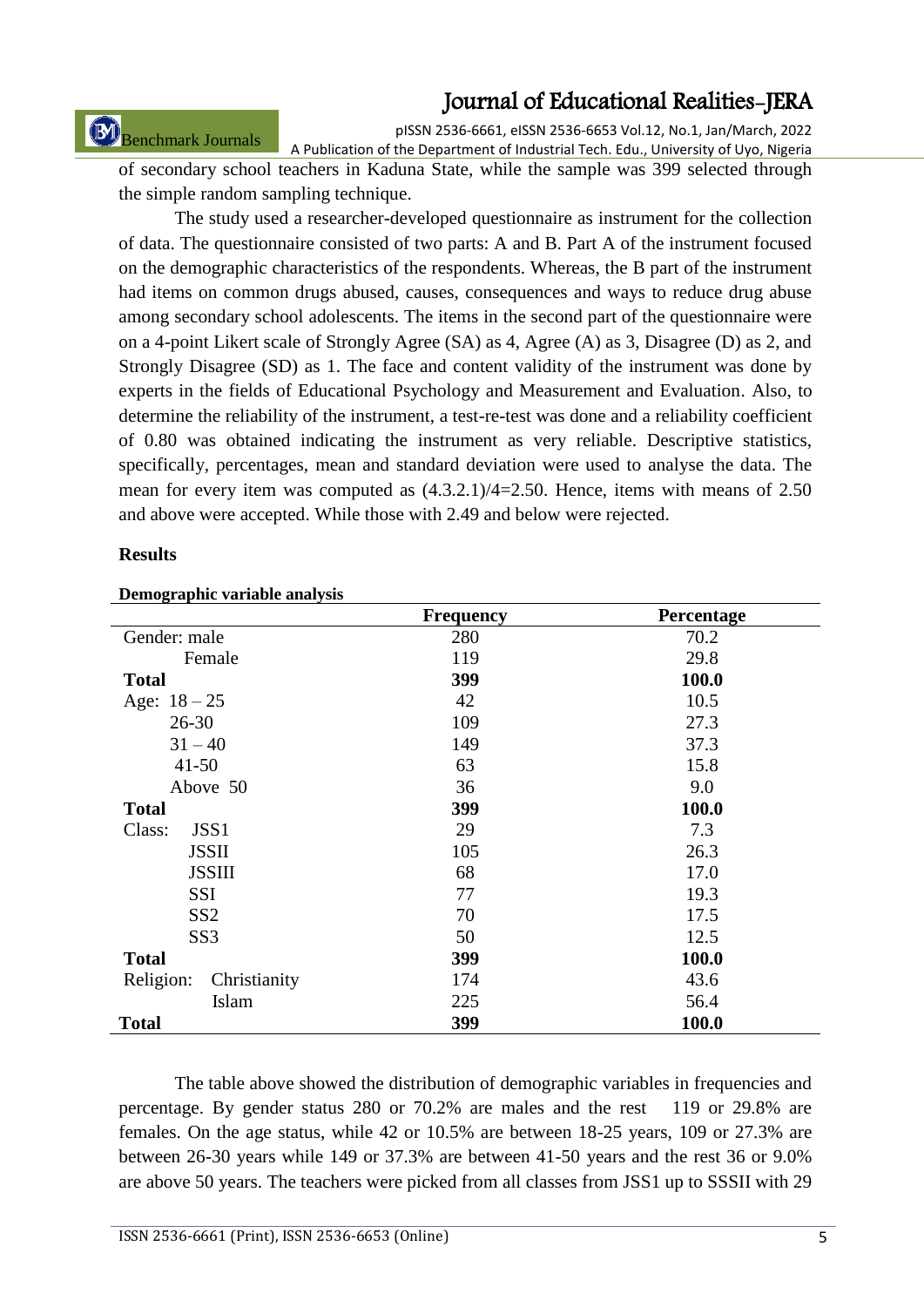# Benchmark Journals

pISSN 2536-6661, eISSN 2536-6653 Vol.12, No.1, Jan/March, 2022 A Publication of the Department of Industrial Tech. Edu., University of Uyo, Nigeria

or 7.3%who teach JSSi, as against JSS II teachers represented by 105 or 26.3% while 68 or 17.0% who teach JSSIII as against 77 or 19.3% teaching classes SSI while 70 or 17.5% who teach SSII and the rest 50 or 12.5% who teach SSII classes. On religious beliefs 174 or 43.6% are of Christianity and the rest 225 or 56.4% are of Islamic religion.

**Research Question 1:** What are the most commonly abused drugs among secondary school adolescents in Kaduna state**?**

|                |                     |      | Yes           | N <sub>0</sub> |               |                 |
|----------------|---------------------|------|---------------|----------------|---------------|-----------------|
| S/N            | <b>Drugs abused</b> | Freq | $\frac{6}{9}$ | Freq           | $\frac{6}{6}$ | <b>Ranking</b>  |
|                | Alcohol             | 345  | 86            | 54             | 14            | 1 St            |
|                | Cigarette           | 328  | 82            | 71             | 18            | $2^{nd}$        |
| 3              | Goskolo             | 313  | 78            | 86             | 32            | $3^{\text{rd}}$ |
| $\overline{4}$ | Whiskey             | 222  | 56            | 177            | 44            | $4^{\text{th}}$ |
|                | Marijuana           | 150  | 38            | 249            | 62            | $5^{\text{th}}$ |
| h              | Others              | 76   | 19            | 323            | 81            | $6^{\text{th}}$ |

**Table 1:** Commonly abused drugs among secondary school adolescents

Table 1 above provides the commonly abused drugs among secondary school adolescents. The data shows alcohol as the most commonly abused drug with a frequency of 345 representing 86%. Cigarette came second with a frequency of 327 representing 82%, while, *goskolo* came third with 313 or 78% as against whiskey with 222 or 56% abuse rate and marijuana came  $5<sup>th</sup>$  with frequency of 150 or 38%. This shows that the mostly abused drugs among the adolescents include alcohol, cigarrete and *goskolo* in that order.

**Research Question 2:** What do you think are the major causes of drug abuse among secondary school adolescents?

|     | <b>Twore 2.</b> The process of ang above among secondary sensor adorescents |     |     |     |                 |      |               |
|-----|-----------------------------------------------------------------------------|-----|-----|-----|-----------------|------|---------------|
| S/N | <b>ITEM</b>                                                                 | SA  | A   | D   | <b>SD</b>       | Mean | <b>Remark</b> |
|     | 1. Curiosity                                                                | 276 | 102 | 16  | 5               | 3.62 | Accept        |
| 2.  | Peer pressure                                                               | 269 | 113 | 10  | $7\phantom{.0}$ | 3.61 | Accept        |
| 3.  | <b>Stress</b>                                                               | 232 | 150 | 7   | 10              | 3.51 | Accept        |
| 4.  | <b>Emotional struggles</b>                                                  | 214 | 176 | 5   | 4               | 3.50 | Accept        |
| 5.  | A desire to escape                                                          | 193 | 199 | 4   | 3               | 3.45 | Accept        |
|     | 6. Lack of parental care                                                    | 183 | 206 | 5   | 5               | 3.42 | Accept        |
| 7.  | Poverty                                                                     | 67  | 129 | 200 | 3               | 2.65 | Accept        |
| 8.  | Watching and observing parents and others                                   | 159 | 152 | 51  | 37              |      | Accept        |
|     | abuse drugs                                                                 |     |     |     |                 | 3.08 |               |
|     | 9. Media influence e.g. glamorous advertisement                             | 20  | 169 | 192 | 18              |      | Reject        |
|     | of alcohol and cigarette on TV                                              |     |     |     |                 | 2.47 |               |
|     | 10 Culture                                                                  | 302 | 88  | 5   | 4               | 3.52 | Accept        |
|     | 11 Jealousy                                                                 | 276 | 104 | 5   | 14              | 3.60 | Accept        |
|     | 12 Lack of self-esteem                                                      | 242 | 133 | 9   | 15              | 3.50 | Accept        |
|     | 13 Low social skills                                                        | 211 | 148 | 27  | 13              | 3.39 | Accept        |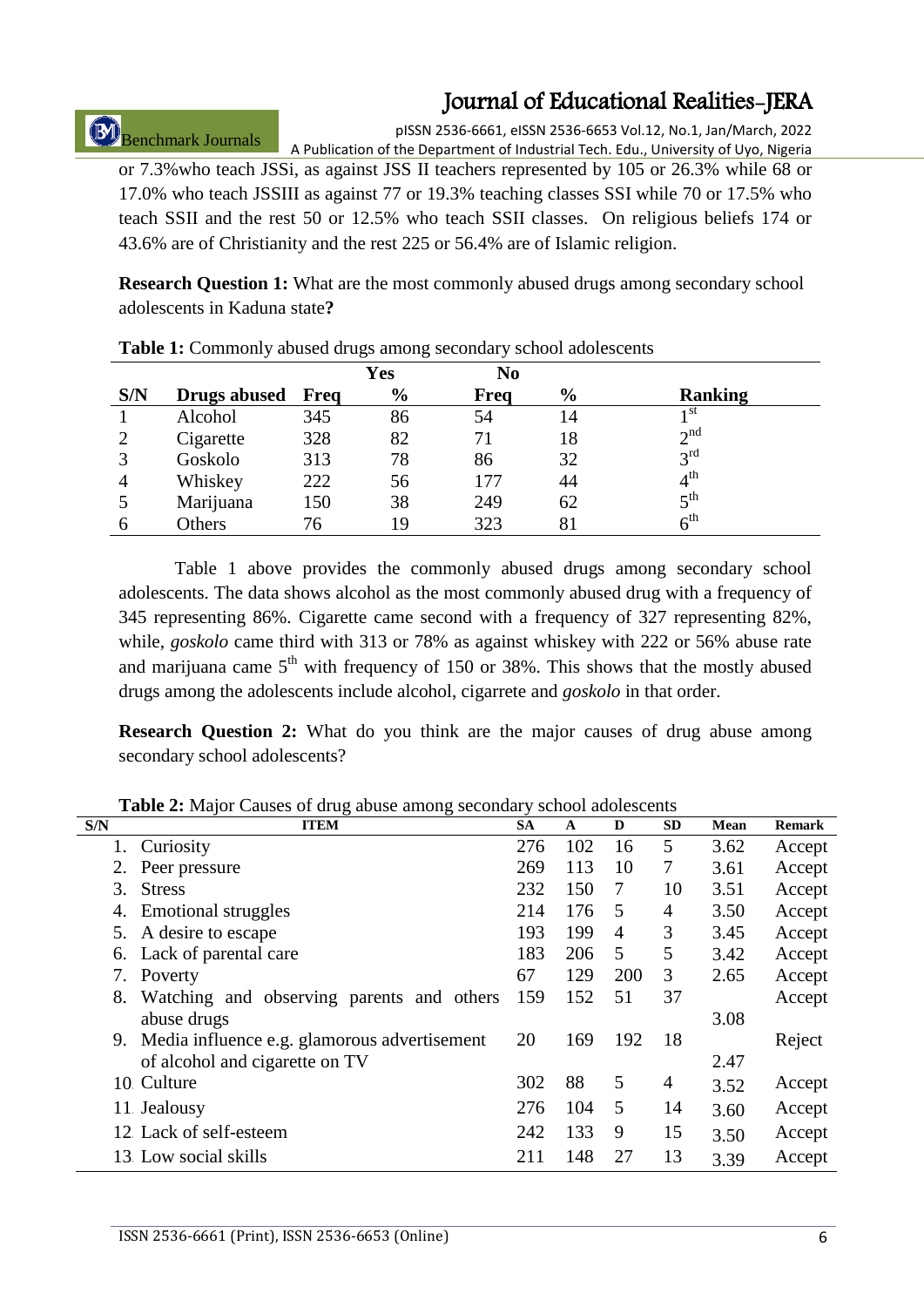| enchmark Journals               | pISSN 2536-6661, eISSN 2536-6653 Vol.12, No.1, Jan/March, 2022<br>A Publication of the Department of Industrial Tech. Edu., University of Uyo, Nigeria |     |     |      |     |      |        |
|---------------------------------|--------------------------------------------------------------------------------------------------------------------------------------------------------|-----|-----|------|-----|------|--------|
| 14 Learning from Parents        |                                                                                                                                                        | 209 | 169 | 9    | 12  | 3.44 | Accept |
| 15. Academic failure            |                                                                                                                                                        | 189 | 182 | 11   | 17  | 3.36 | Accept |
| children                        | 16. The urge to exercise power and control on other 243                                                                                                |     | 122 | - 17 | 17  | 3.48 | Accept |
| 17 Rejection by peers           |                                                                                                                                                        | 229 | 138 | -17  | -15 | 3.45 | Accept |
| <b>Cumulative Mean</b>          |                                                                                                                                                        |     |     |      |     | 37   |        |
| Decision/Standard Mean $= 2.50$ |                                                                                                                                                        |     |     |      |     |      |        |

The outcome of the Table 2 showed the respondents' response regarding what they believe to be the major causes of drug abuse among secondary school adolescents. Their overall or cumulative mean agreement of 3.37 is above the decision/standard mean of 2.50. Specifically, most believe that curiosity is the major cause of drug abuse among secondary school adolescent as it has the highest mean agreement level of 3.62 with a total of 378 were in agreement as against 21 that disagreed. Another cause of drug abuse includes peer pressure with the second highest mean of 3.61 with a total of 382 agreed and the rest 17 disagreed. Also, culture is another cause of drug abuse. In summary, the major causes of drug abuse among our adolescents include curiosity, peer group influence and culture.

**Research Question 3:** What do you consider to be the effects of drug abuse among secondary school adolescents**?** 

| S/N | <b>ITEM</b>                                  | <b>SA</b> | $\mathbf{A}$ | D              | <b>SD</b>      | <b>Mean</b> | <b>Remark</b> |
|-----|----------------------------------------------|-----------|--------------|----------------|----------------|-------------|---------------|
| 1.  | High risk of mental health problems          | 291       | 93           | 8              | 7              | 3.67        | Accept        |
| 2.  | Depression                                   | 300       | 94           | 3              | $\overline{2}$ | 3.73        | Accept        |
| 3.  | Personality disorders                        | 272       | 114          | 7              | 6              | 3.63        | Accept        |
| 4.  | Suicidal thoughts                            | 250       | 135          | 7              | 7              | 3.57        | Accept        |
| 5.  | Attempted suicide/ Suicide                   | 235       | 147          | 9              | 8              | 3.52        | Accept        |
| 6.  | It destroys their self-esteem                | 250       | 137          | $\overline{4}$ | 8              | 3.57        | Accept        |
| 7.  | Violence and other criminal tendencies       | 129       | 105          | 160            | 5              | 2.89        | Accept        |
| 8.  | Dropping out of school                       | 209       | 125          | 35             | 30             | 3.28        | Accept        |
| 9.  | Creates hatred                               | 81        | 179          | 125            | 14             | 2.82        | Accept        |
| 10. | Develops in them aggressive personality      | 322       | 62           | 8              | $\overline{7}$ | 3.75        | Accept        |
| 11. | Can lead to retaliatory violence             | 309       | 71           | 12             | $\overline{7}$ | 3.70        | Accept        |
| 12. | Can lead to constant stress                  | 292       | 92           | 9              | 6              | 3.67        | Accept        |
| 13. | Can also lead to fear                        | 290       | 104          | 3              | $\overline{2}$ | 3.70        | Accept        |
| 14. | May even lead to suicidal tendencies         | 304       | 78           | 5              | 12             | 3.68        | Accept        |
| 15. | Can lead to negative attitude towards school | 244       | 143          | 8              | $\overline{4}$ | 3.57        | Accept        |
| 16. | May also affect their academic performance   | 145       | 104          | 147            | 3              | 2.98        | Accept        |
|     | <b>Cumulative Mean</b>                       |           |              |                |                | 3.48        |               |

**Table 3:** Effects of drug abuse among secondary school adolescents

*Decision/Standard Mean =2.50*

Research Question Three looks at the effects of drug abuse among secondary school adolescents. As can be seen from Table 3 above, there is high, serious and great concern, reason being that their cumulated mean response of 3.48 is greater than the decision mean of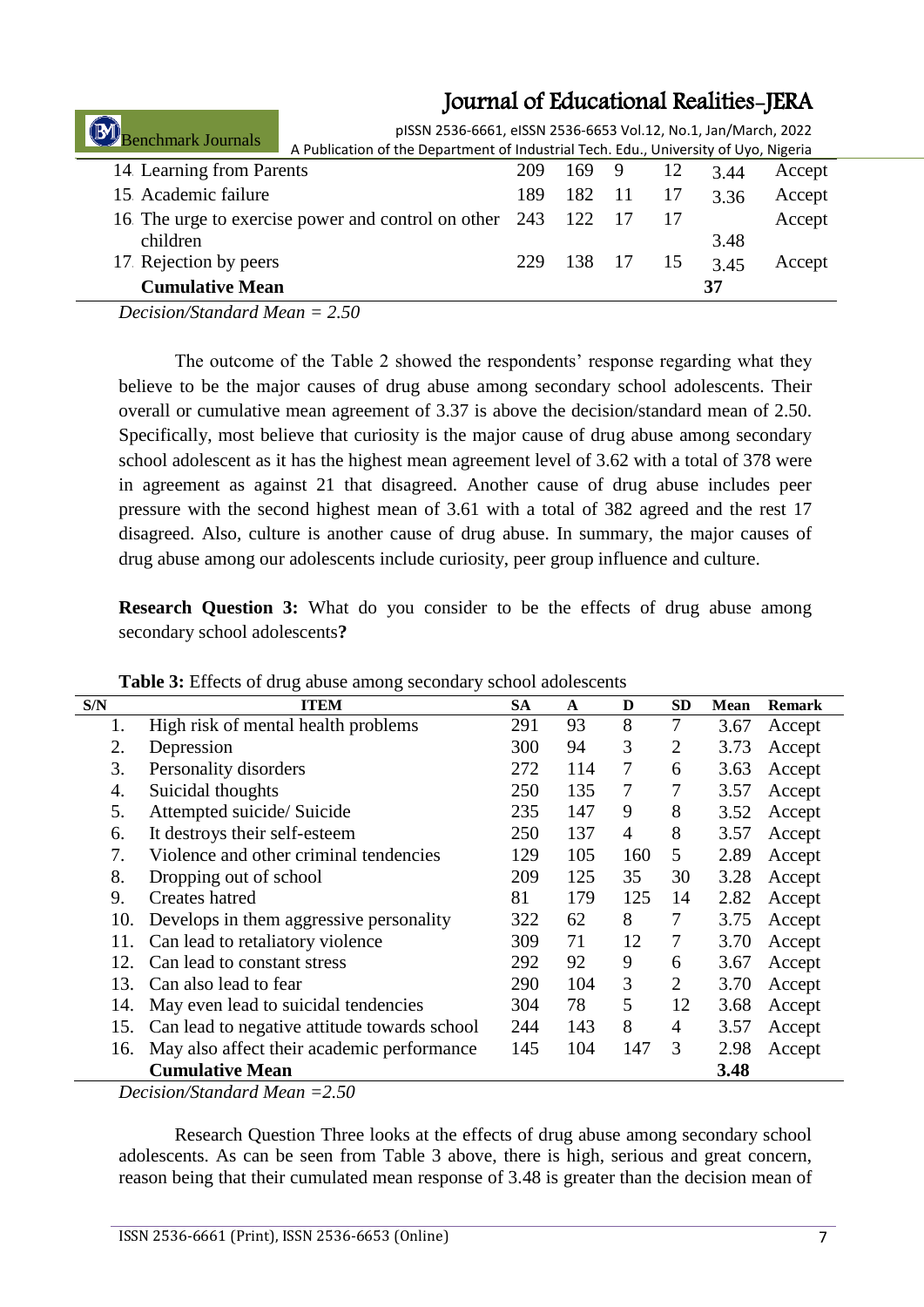# Benchmark Journals

pISSN 2536-6661, eISSN 2536-6653 Vol.12, No.1, Jan/March, 2022 A Publication of the Department of Industrial Tech. Edu., University of Uyo, Nigeria

2.50. Specifically, drug abuse develops in adolescent"s aggressive personality, as this view had the highest mean of 3.75 with a total of 384 in agreement as against only 15 in disagreement. In the same vein, drug abuse leads to depression as this view had their second highest mean response of 3.73 with a total of 394 agreeing and only 5 disagreeing with this view. In summary, drug abuse has very high serious effect among secondary school adolescents especially as it leads to depression and develop aggressive personality

**Research Question 4:** What ways can you suggest towards reducing drug abuse among secondary school adolescents**?** 

| 1. Monitor students' activities<br>8<br>7<br>302<br>82<br>3.70<br>Accept<br>3<br>298<br>90<br>8<br>2. Caution students on the kind of friends they keep<br>Accept<br>3.69<br>255<br>8<br>3<br>3. Keep track of prescription drugs<br>133<br>3.60<br>Accept<br>8<br>8<br>285<br>Provide support<br>98<br>3.65<br>Accept<br>4.<br>5. Set a good example<br>240<br>7<br>148<br>$\overline{4}$<br>Accept<br>3.56<br>Providing educational programmes<br>68<br>150<br>119<br>62<br>Disagre<br>6.<br>2.34 :<br>130<br>99<br>10<br>7. Raising awareness on the negative effects of<br>160<br>Accept<br>3.02<br>drugs<br>56<br>38<br>Model positive behaviour<br>178<br>127<br>Accept<br>8.<br>3.11<br>169<br>143<br>9. Speaking out about drug use at home<br>61<br>26<br>Disagre<br>2.39:<br>10 Provide love and support to adolescents at home<br>22<br>14<br>269<br>94<br>Accept<br>and in school<br>3.54<br>109<br>20<br>16<br>11 Learn to report adolescents who abuse drugs<br>254<br>Accept<br>3.50<br>12 Punishing and shaming drug abusers publicly<br>238<br>125<br>22<br>14<br>Agree<br>3.44<br>15<br>13 Providing counseling services to adolescents who<br>223<br>138<br>23<br>Accept<br>abuse drugs<br>3.42 | S/N | <b>ITEM</b> | <b>SA</b> | $\mathbf{A}$ | D | <b>SD</b> | <b>Mean</b> | <b>Remark</b> |
|--------------------------------------------------------------------------------------------------------------------------------------------------------------------------------------------------------------------------------------------------------------------------------------------------------------------------------------------------------------------------------------------------------------------------------------------------------------------------------------------------------------------------------------------------------------------------------------------------------------------------------------------------------------------------------------------------------------------------------------------------------------------------------------------------------------------------------------------------------------------------------------------------------------------------------------------------------------------------------------------------------------------------------------------------------------------------------------------------------------------------------------------------------------------------------------------------------------------|-----|-------------|-----------|--------------|---|-----------|-------------|---------------|
|                                                                                                                                                                                                                                                                                                                                                                                                                                                                                                                                                                                                                                                                                                                                                                                                                                                                                                                                                                                                                                                                                                                                                                                                                    |     |             |           |              |   |           |             |               |
|                                                                                                                                                                                                                                                                                                                                                                                                                                                                                                                                                                                                                                                                                                                                                                                                                                                                                                                                                                                                                                                                                                                                                                                                                    |     |             |           |              |   |           |             |               |
|                                                                                                                                                                                                                                                                                                                                                                                                                                                                                                                                                                                                                                                                                                                                                                                                                                                                                                                                                                                                                                                                                                                                                                                                                    |     |             |           |              |   |           |             |               |
|                                                                                                                                                                                                                                                                                                                                                                                                                                                                                                                                                                                                                                                                                                                                                                                                                                                                                                                                                                                                                                                                                                                                                                                                                    |     |             |           |              |   |           |             |               |
|                                                                                                                                                                                                                                                                                                                                                                                                                                                                                                                                                                                                                                                                                                                                                                                                                                                                                                                                                                                                                                                                                                                                                                                                                    |     |             |           |              |   |           |             |               |
|                                                                                                                                                                                                                                                                                                                                                                                                                                                                                                                                                                                                                                                                                                                                                                                                                                                                                                                                                                                                                                                                                                                                                                                                                    |     |             |           |              |   |           |             |               |
|                                                                                                                                                                                                                                                                                                                                                                                                                                                                                                                                                                                                                                                                                                                                                                                                                                                                                                                                                                                                                                                                                                                                                                                                                    |     |             |           |              |   |           |             |               |
|                                                                                                                                                                                                                                                                                                                                                                                                                                                                                                                                                                                                                                                                                                                                                                                                                                                                                                                                                                                                                                                                                                                                                                                                                    |     |             |           |              |   |           |             |               |
|                                                                                                                                                                                                                                                                                                                                                                                                                                                                                                                                                                                                                                                                                                                                                                                                                                                                                                                                                                                                                                                                                                                                                                                                                    |     |             |           |              |   |           |             |               |
|                                                                                                                                                                                                                                                                                                                                                                                                                                                                                                                                                                                                                                                                                                                                                                                                                                                                                                                                                                                                                                                                                                                                                                                                                    |     |             |           |              |   |           |             |               |
|                                                                                                                                                                                                                                                                                                                                                                                                                                                                                                                                                                                                                                                                                                                                                                                                                                                                                                                                                                                                                                                                                                                                                                                                                    |     |             |           |              |   |           |             |               |
|                                                                                                                                                                                                                                                                                                                                                                                                                                                                                                                                                                                                                                                                                                                                                                                                                                                                                                                                                                                                                                                                                                                                                                                                                    |     |             |           |              |   |           |             |               |
|                                                                                                                                                                                                                                                                                                                                                                                                                                                                                                                                                                                                                                                                                                                                                                                                                                                                                                                                                                                                                                                                                                                                                                                                                    |     |             |           |              |   |           |             |               |
|                                                                                                                                                                                                                                                                                                                                                                                                                                                                                                                                                                                                                                                                                                                                                                                                                                                                                                                                                                                                                                                                                                                                                                                                                    |     |             |           |              |   |           |             |               |
|                                                                                                                                                                                                                                                                                                                                                                                                                                                                                                                                                                                                                                                                                                                                                                                                                                                                                                                                                                                                                                                                                                                                                                                                                    |     |             |           |              |   |           |             |               |
|                                                                                                                                                                                                                                                                                                                                                                                                                                                                                                                                                                                                                                                                                                                                                                                                                                                                                                                                                                                                                                                                                                                                                                                                                    |     |             |           |              |   |           |             |               |
|                                                                                                                                                                                                                                                                                                                                                                                                                                                                                                                                                                                                                                                                                                                                                                                                                                                                                                                                                                                                                                                                                                                                                                                                                    |     |             |           |              |   |           |             |               |
|                                                                                                                                                                                                                                                                                                                                                                                                                                                                                                                                                                                                                                                                                                                                                                                                                                                                                                                                                                                                                                                                                                                                                                                                                    |     |             |           |              |   |           |             |               |
|                                                                                                                                                                                                                                                                                                                                                                                                                                                                                                                                                                                                                                                                                                                                                                                                                                                                                                                                                                                                                                                                                                                                                                                                                    |     |             |           |              |   |           |             |               |
|                                                                                                                                                                                                                                                                                                                                                                                                                                                                                                                                                                                                                                                                                                                                                                                                                                                                                                                                                                                                                                                                                                                                                                                                                    |     |             |           |              |   |           |             |               |
|                                                                                                                                                                                                                                                                                                                                                                                                                                                                                                                                                                                                                                                                                                                                                                                                                                                                                                                                                                                                                                                                                                                                                                                                                    |     |             |           |              |   |           |             |               |
| <b>Cumulative Mean</b><br>3.36                                                                                                                                                                                                                                                                                                                                                                                                                                                                                                                                                                                                                                                                                                                                                                                                                                                                                                                                                                                                                                                                                                                                                                                     |     |             |           |              |   |           |             |               |

**Table 4:** Ways to reduce drug abuse among secondary school adolescents

*Decision/standard mean =2.50*

Table 4 above provides the respondents' general opinion on ways through which drug abuse can be reduced significantly among secondary school adolescents. The main way to reduce drug abuse among adolescents include monitoring the students as this view attracted the highest mean response of 3.70 as a total of 384 were in agreement as against only 15 that disagreed with this view. Also, students should be cautioned on the kind of friends/peer group they keep as this had the second highest mean of 3.69 with a total of 388 agreed as against 11 that disagreed. Also, the adolescents should be given support from all meaning people in order to help reduce their drug abuse status, as this view attracted the third highest mean of 3.65 with a total of 383 in agreement with 16 in disagreement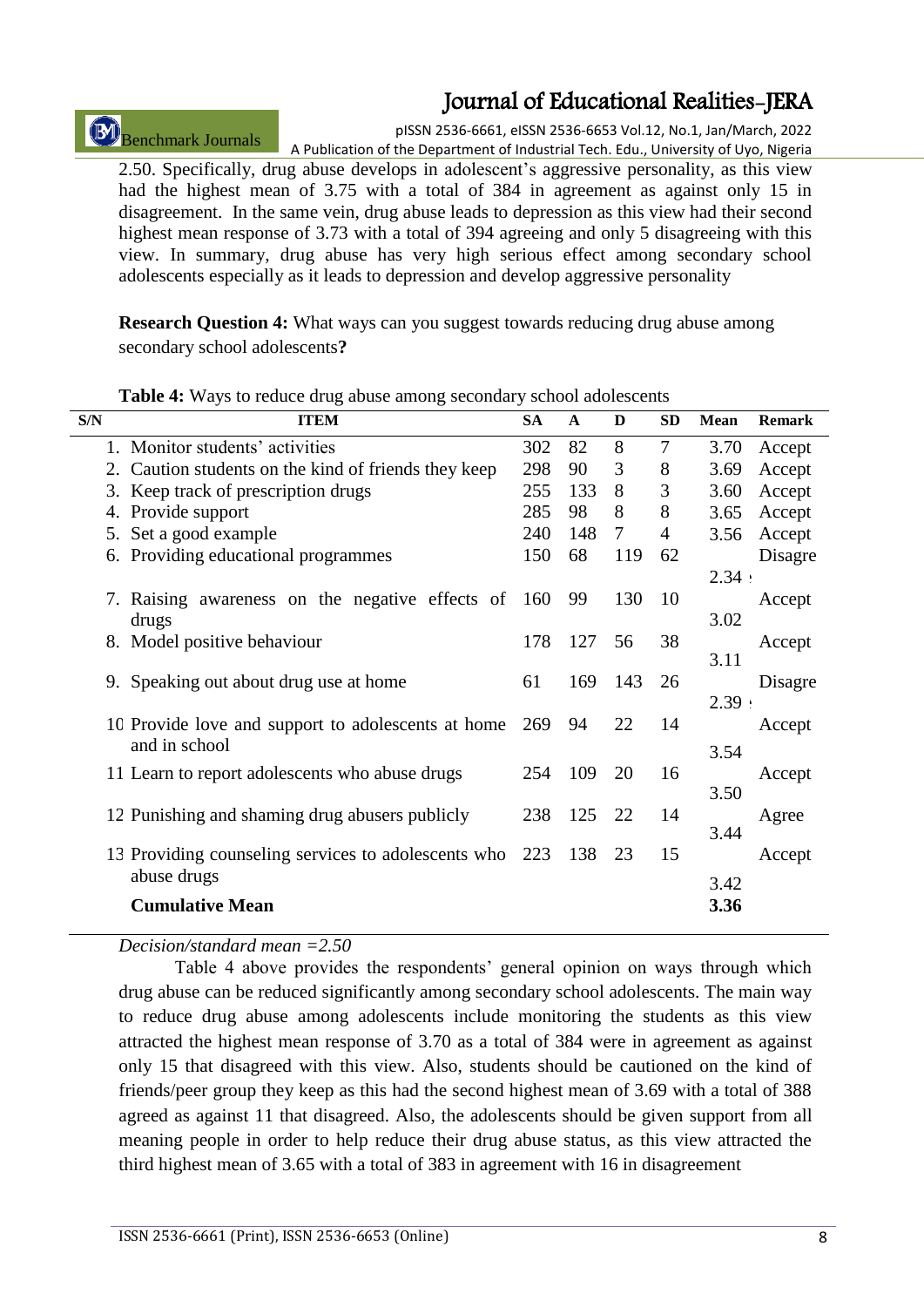# Benchmark Journals

pISSN 2536-6661, eISSN 2536-6653 Vol.12, No.1, Jan/March, 2022 A Publication of the Department of Industrial Tech. Edu., University of Uyo, Nigeria

In summary, it is generally and highly believed that drug abuse can be reduced significantly among secondary school adolescents., especially by monitoring the students and cautioned on the kind of friends or peer group they keep.

### **Discussion of Findings**

In regard to this study a total of four research questions were answered. The first one revealed that the most commonly abused drugs among the adolescents include alcohol and cigarrete. These two drugs are easily found and can be accessed by adolescents, in most cases they do not need to buy these drugs as these are freely served in most parties or social gatherings organized by youths. This finding agrees with Decety and Meyer (2008) who opined that adolescents most often try to solve their motion resonance by indulging in notable drugs such as alcohol and cigarettes which are very easy to come by with little no legislation against their sales and provision

The second question showed that the major causes of drug abuse among adolescents include curiosity, peer group influence and culture. These factors have been responsible for the wide abuse of drugs among adolescents. The adolescents by virtue of their ages are very curious in trying any adventure including drug indulgence, peer group and the type of friends attract their going into drugs as they want to feel belong and acceptable among their peers. In the same vein there are some culture who readily accept the use of these drugs. For instance, among some ethnic groups smoking cigarrete is an acceptable norm while alcohol is a taboo or sin, on the other hand, in other ethnic groups taking alcohol is a welcome development. This agrees with Essuman, Nwaogu and Nwachukwu (1990) and Ezeh (2005) as well as Hope, Burns, Hyes, Herbert and Warner (2010) who opined that peer group influence and cultural upbringing are responsible for drug addiction of adolescents.

The third question revealed that drug abuse has very high serious effect among secondary school adolescents especially as it leads to depression and develop aggressive personality. The effect of drug abuse cannot be overestimated as it leads to so many costly effects such as depression, aggressive behavior which in some chronic instances may lead to suicide, theft or murders. This outcome was supported by Kaltung (1997) and Kovalski and Horan who believe that the effects of internet-based cognitive restructuring on the irrational career beliefs of adolescent leads to aggressive behavior and other societal evils.

Answer to the fourth question revealed that people generally are of the high belief that drug abuse can be reduced significantly among secondary school adolescents, especially by monitoring the students and cautioning them on the kind of friends or peer group they keep. Many concerned personalities especially counselors and psychologists have suggested several ways to reduce the incidences of drug abuse which include proper and constant monitoring and keeping track of the peer group the adolescents keep at any time. Some have advocated punishment. The ways to reduce drug abuse among adolescent were also corroborated by Vance (2006), Wagaman and Segal (2014) and Yamane (1967) who all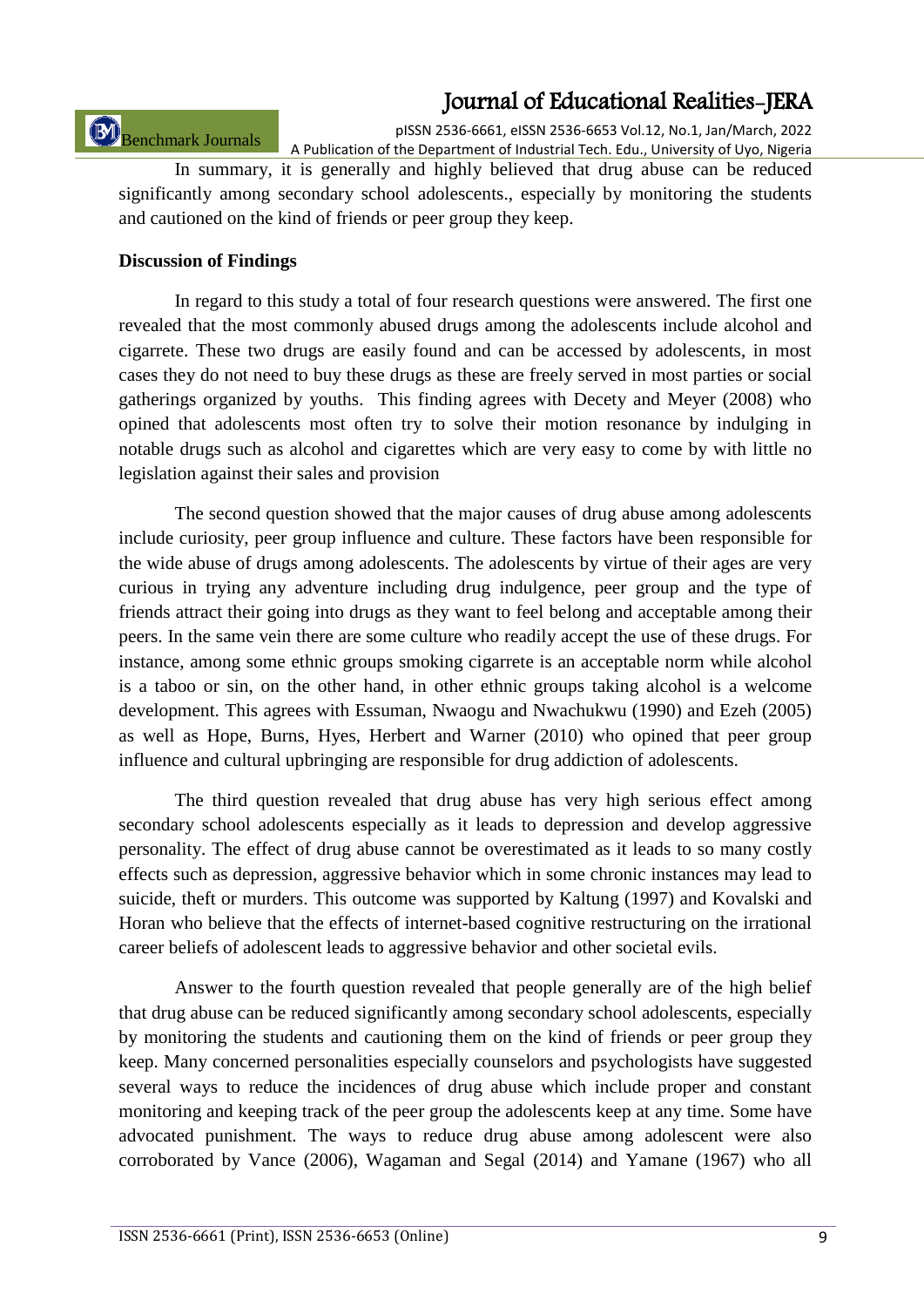# Benchmark Journals

pISSN 2536-6661, eISSN 2536-6653 Vol.12, No.1, Jan/March, 2022 A Publication of the Department of Industrial Tech. Edu., University of Uyo, Nigeria

believe that responsible parents, guardians and even teachers should monitor the adolescents especially the type of friends they move with etc.

#### **Conclusion**

The study concludes that the most commonly abused drugs among the adolescents include alcohol and cigarrete, with the major causes of drug abuse as curiosity, peer group influence and culture. In addition, the effects of drug abuse among secondary school adolescents were found to be that it leads to depression and develop aggressive personality. While it was suggested that ways to reduce the incidences of drug abuse include proper and constant monitoring and keeping track of the peer group the adolescents keep at any time. Drug abuse among adolescents is a very serious societal problem which needs the attention of every stakeholder such as parents, teachers, guardians and the adolescents themselves to curtail because it can snowball into serious psychological effects such as depression and crimes in the society.

#### **Recommendations**

Based on the findings of the study the researcher presents the following recommendations that will help curtail or reduce incidences of drug abuse among adolescents:

- 1. Stake holders such as teachers, parents and general public should direct adolescents to see qualified therapists who will counsel them appropriately.
- 2. Guardians and parents should constantly monitor their adolescents by keeping tracks of their movement and the type of friends they keep
- 3. Access to some of these drugs should be restricted and controlled through proper legislation and removing cultural or religious acceptance from the issue
- 4. Dangers and negative effects of drug abuse should be well advertised in schools, religious places and among media houses so as to deter adolescents from indulging into drug abuse

### **References**

- Agulanna, (2012). Family dynamics and adolescent conduct disorders among Nigerian secondary school students. StudyMode.com. Retrieved 4th March, 2021, from http://www.studymode.com/essays/Family-Dynamics-AndAdolescent-Conduct-Disorders-1065717.html.
- Asuero, A., Queraltó, J., Pujol-Ribera, E., Berenguera, A., Rodriguez-Blanco, T., & Epstein, R. (2014). Effectiveness of a mindfulness education program in primary health care professionals: A pragmatic controlled trial. *Journal of Continuing Education in the Health Profession*, 34 (1), 4-12.
- Azahar, F. M., Fakri, N. M., & Pa, M. M. (2014). Associations between gender, year of study and empathy level with attitudes towards animal welfare among undergraduate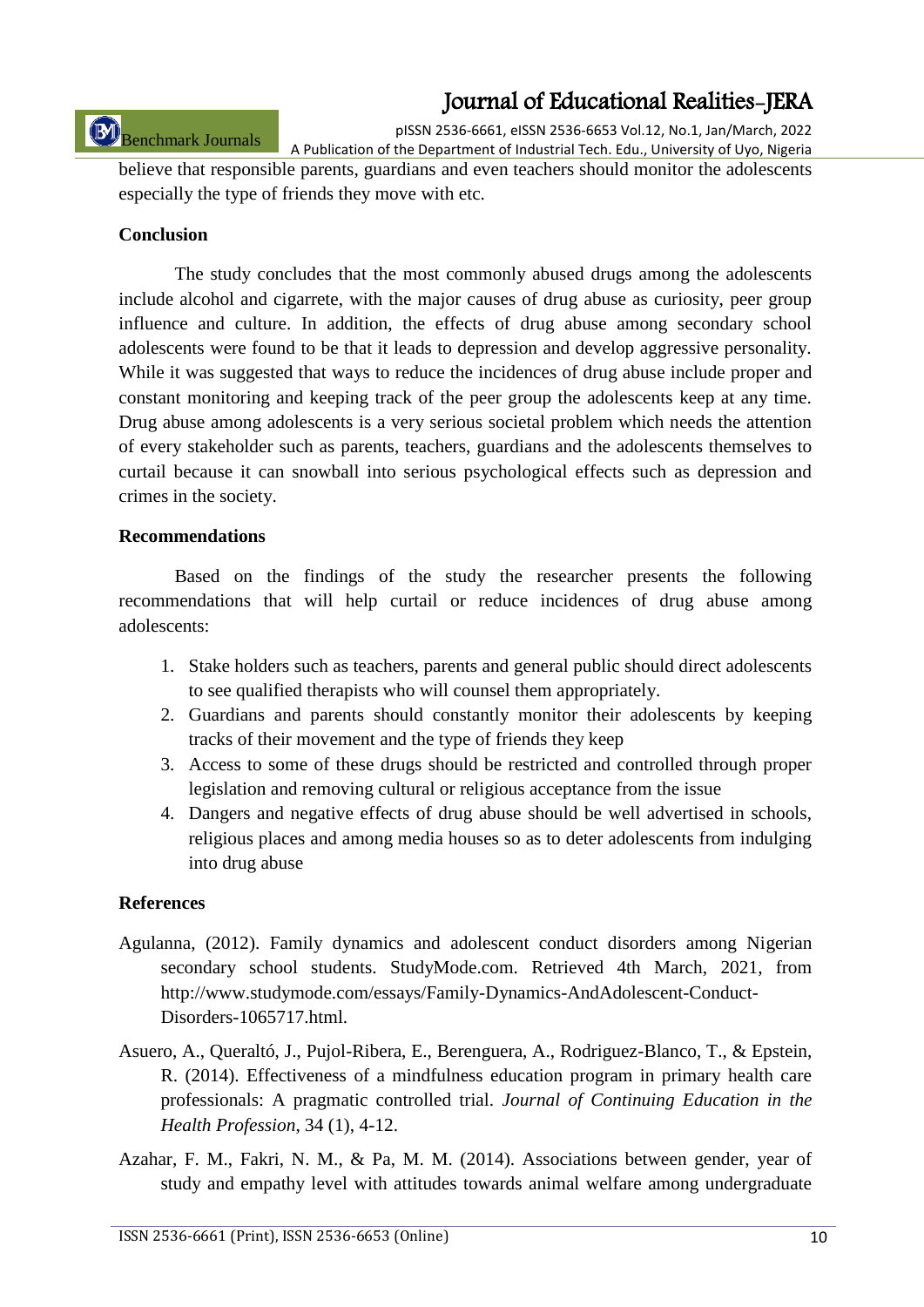Benchmark Journals

pISSN 2536-6661, eISSN 2536-6653 Vol.12, No.1, Jan/March, 2022

A Publication of the Department of Industrial Tech. Edu., University of Uyo, Nigeria doctor of veterinary medicine students in Universiti Putra Malaysia. *Education in Medicine Journal*, 6(4), e66. doi:10.5959/eimj.v6i4.320.

- Bakermans-Kranenburg M.J. and van IJzendoorn, M.H. (2014). A sociability gene? Metaanalysis of oxytocin receptor genotype effects in humans. *Psychiatric Genet*; 24:45– 51.
- Bandura, A. (1965). Influence of models' reinforcement contingencies on the acquisition of imitative responses. *Journal of Personality and Social Psychology*, 1(6), 589.
- Brain, L.S. (2006). *Managing stress: Principles and strategies for health and wellbeing* (5th ed.). USA: Jones and Bartlett Publishers.
- Colin Feltham (1997). *Which Psychotherapy?:* Leading exponents explain their differences. SAGE Publication Ltd.
- Corrigan, P. & Watson, A. (2002). The impact of stigma on people with mental illness. World psychiatry: *Official Journal of the World Psychiatric Association (WPA)*. 1. 16- 20.
- Decety J, & Jackson PL (2004). The functional architecture of human empathy. *Behavioral and Cognitive Neuroscience Reviews*, 3, 71–100.
- Decety J. & Meyer M. (2008). From emotion resonance to empathic understanding: a social developmental neuroscience account. *Developmental Psychopathology*; 20:1053–80.
- Drowetzky, J. P. (1997). *Psychology*. New York: Books/Cole Publishing Company.
- Effiong, U. U., Ejue, J.B. & Effiom, D.O. (2005). Adolescent Sexual Activity: Gender disparity. *The Counselor (21) 47 – 53.*
- Egbuke, C. (1988 February 4). *Drug and drug abuse*. Kadscopes Magazine, Kaduna Nigeria.
- Ellis, A. (1989). The history of cognition in psychotherapy. In A. Freeman, K. M. Simon, L.E. Beutler, & H. Arkowitz (Eds.), *Comprehensive handbook of cognitive therapy* (pp. 5-21). New York: Plenum Press.
- Ellis, A. (1993). Changing rational emotive therapy (RET) to rational emotive behavioural therapy (REBT). *Behaviour Therapist*. 16, pp. 257 – 258.
- Essuman, J.K., Nwaogu, P.O. & Nwachukwu, V.C (1990). Principles and t*echniques of behavior modification*. Owerri: International Universities Press Ltd.
- Ezeh, C.O. (2005). *Adolescent Psychology*. Enugu: Computer Edge Publishers.
- Hope, D.A., Burns, J.A., Hyes, S.A., Herbert, J.D. & Warner, M.D. (2010). Automatic thoughts and cognitive restructuring in cognitive behavioural group therapy for social anxiety disorder. *Cognitive Therapy Research*, 34: 1-12.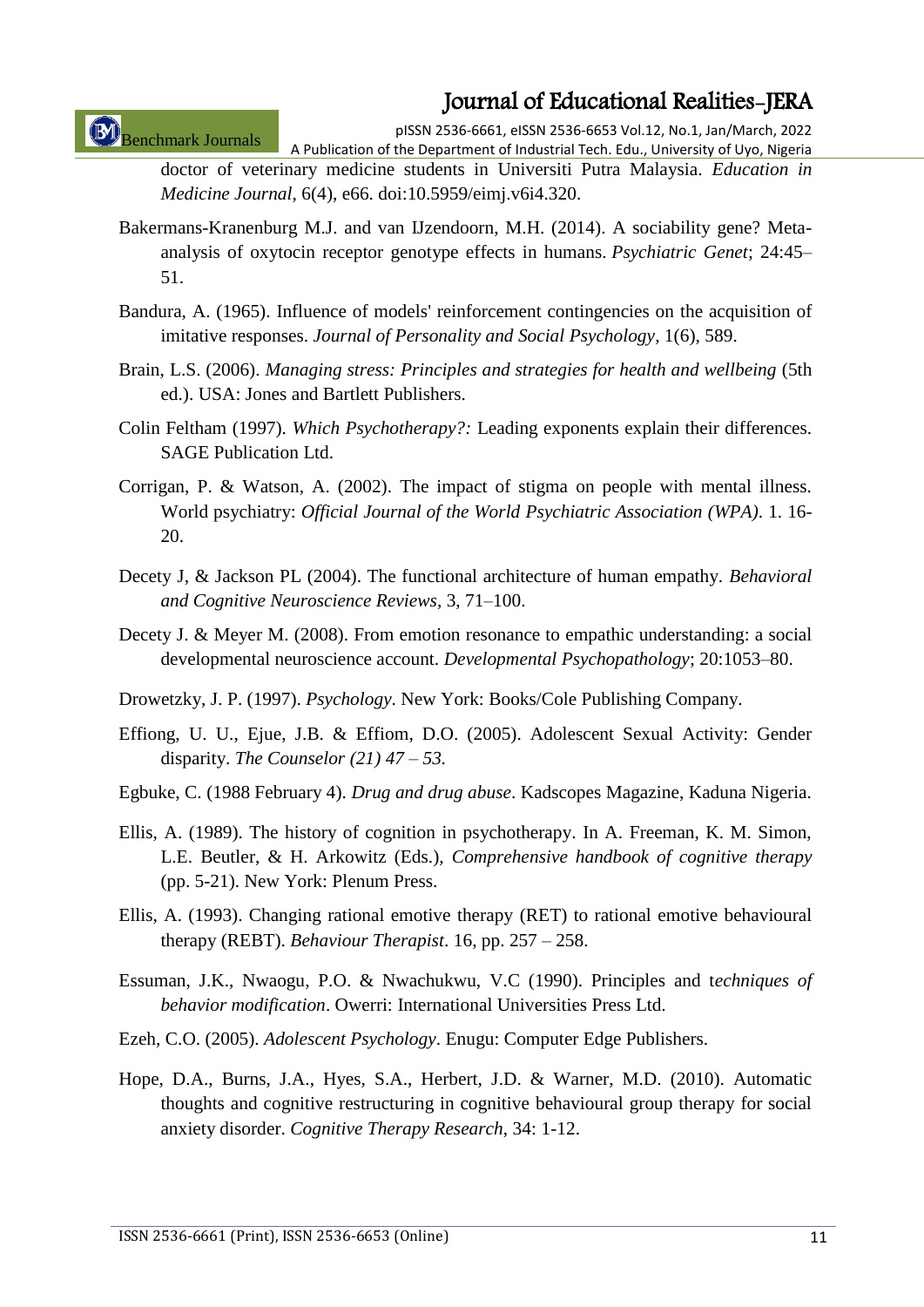Benchmark Journals

pISSN 2536-6661, eISSN 2536-6653 Vol.12, No.1, Jan/March, 2022 A Publication of the Department of Industrial Tech. Edu., University of Uyo, Nigeria

- Kaduna State School Census Report (2014). Kaduna state school census report 2013/2014. https://kdbs.ng/app/uploads/2018/02/ASC-FINAL-REVIEWED-kdbs.pdf. Retrieved 4<sup>th</sup> March 2021.
- Kaltung, I (1997). Overview of drug problems in Nigeria. Paper presented at the NDLEA Train-the-Trainee Workshop on Drug Abuse and Trafficking held at Onitsha, Mav 27<sup>th</sup>  $-30<sup>th</sup>$
- Kielland, C., Skjerve, E., Osterås, O., & Zanella, A. J. (2010). Dairy farmer attitudes and empathy toward animals are associated with animal welfare indicators. *Journal of Dairy Science,* 93(7), 2998-3006.
- Kovalski, T.M. & Horan, J.J. (2003). The effects of Internet-Based Cognitive Restructuring on the irrational Career Beliefs of Adolescent Girls. http:horan.asu edu/d-tk-apa.htm. Retrieved 4<sup>th</sup> March 2021.
- Lahey, B.B. (2003). *Psychology: An Introduction*. New York: McGraw-Hill company.
- Maduakonam, A.E. & Mungai, G.A (2006). "Family, peer and Gender influences on Substance Abuse Among Secondary School Students in Thiko District Nantoby Kenya." *The Educational Psychologist*. 3(1) 87-96.
- Messina, I., Palmieri, A., Sambin, M., Kleinbub, J., Voci, A., & Calvo, V. (2013). Somatic underpinnings of perceived empathy: The importance of psychotherapy training. *Psychotherapy Research*, 23(2), 169-177.
- Ngwoke, D.U. & Eze, U.N. (2004). *Departmental Psychology and Education: Theories, Issues and Trends*. Enugu: Magnet Business Ent.
- Nwadinobi, V.N. (2004). "Psychopathological Manifestations of secondary school Drug Abuse". *Journal of Educational Foundations* 1(1) 191-195.
- Nwokolo, C. (2003). *Relationship of marital discord with students' deviant behaviours in Anambra State: Counsellors' Intervention Strategies*. Unpublished Ph.D. Thesis. Nnamdi Azikiwe University, Awka.
- Ohrt, J., Foster, J., Hutchinson, T., & Ieva, K. (2009). Using music videos to enhance empathy in counselors-in-training. *Journal of Creativity in Mental Health*, 320-333.
- Okeke B.A. (2002). Rational Emotive Therapy of Albert Ellis. In Nwaogu, P.O (ed). *Counselling Theories: tools for Effective Counselling Enterprise*. Agege: Pumark Nig. Ltd.
- Okorodudu, R.I. (2006). *Education and reorientation for good citizenship in Nigeria building: Counseling Psychological Approach*. Benin: Justice Jeco Press Ltd.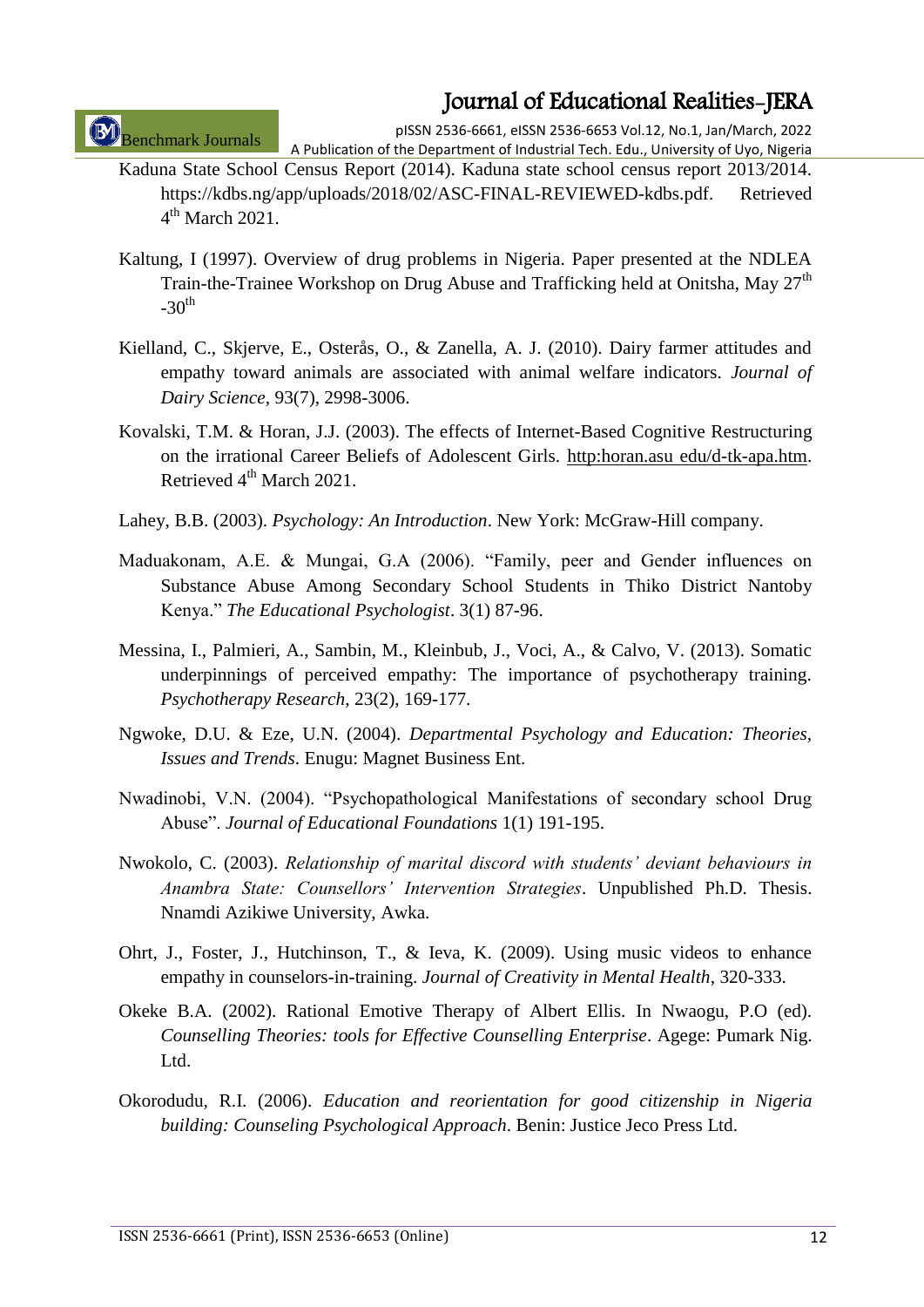Benchmark Journals

pISSN 2536-6661, eISSN 2536-6653 Vol.12, No.1, Jan/March, 2022 A Publication of the Department of Industrial Tech. Edu., University of Uyo, Nigeria

- Oniyama, E. E. & Oniyama, H. O. (2001). Counselling Nigerian adolescents for productive adult life in the new millennium. In R.U.N. Okonkwo & R.O. Okoye (Eds.), *The Nigerian Adolescent in perspective* (pp.241-219). A publication of the Nigerian Society for Educational Psychologist.
- Onuorah, A. E. (2001). Parenting the Nigerian adolescent in the new millennium: Problems and prospects. In R.U.N. Okonkwo & R.O. Okoye (Eds.), *The Nigerian Adolescent in perspective* (pp.83-88). A publication of the Nigerian Society for Educational Psychologist.
- Oyakilome, F. (1990). Hard drug consumption assuming epidemic proportions in Nigeria. *Sunday Times* May 8,1.
- Roediger III, H.L., Rushton, J.P., Capaldi, E.D. & Paris, S.G. (1984). *Psychology*. Boston: Little Brown and company.
- Ryan, C. M. & Eric, R. D. (2005). Cognitive emotion regulation in the prediction of depression, anxiety, stress and anger‖. *Science direct*, 1249-1260.
- Salman, M. F., Esere, M. O., Omotosho, J. A., Abdullahi, O. E., & Oniyangi, S. O. (2011). Effect of two psychological techniques in improving academic performance of secondary school students in mathematics. *Ife Psychologia,* 19(1). 270 - 279.
- Schoenewolf G. (1990). Emotional contagion: Behavioral induction in individuals and groups. *Modern Psychoanalysis.*
- Shaffer, D.R. (2005). *Social and Personality Development*. 4th and 5th Edition. Wadsworth, United States of America.
- van Berkhout, E. T., & Malouff, J. M. (2015, July 20). The efficacy of empathy training: A meta-analysis of randomized controlled trials. *Journal of Counseling Psychology*. Advance online publication. http://dx.doi.org/10.1037/cou0000093.
- Vance, M. (2006). Incorporating music into health care education: Experience at a college of pharmacy. *Education for Health*, 19, 251-255.
- Wagaman, M. A., & Segal, E. A. (2014). The relationship between empathy and attitudes toward government intervention. *Journal of Sociology & Social Welfare*, 41(4), 91- 112.
- Yamane, T. (1967). *Statistics: An Introductory Analysis*, 2nd Ed., New York: Harper and Row.
- Bivin, J.B. & Riaz, K.M. (2017). Assessment of substance abuse among teenagers: Review of instruments commonly used in healthcare and research. *Asian Journal of Nursing Education and Research, Vol. 7 (2), 248-254.* DOI: 10.5958/2349- 2996.2017.00052.0